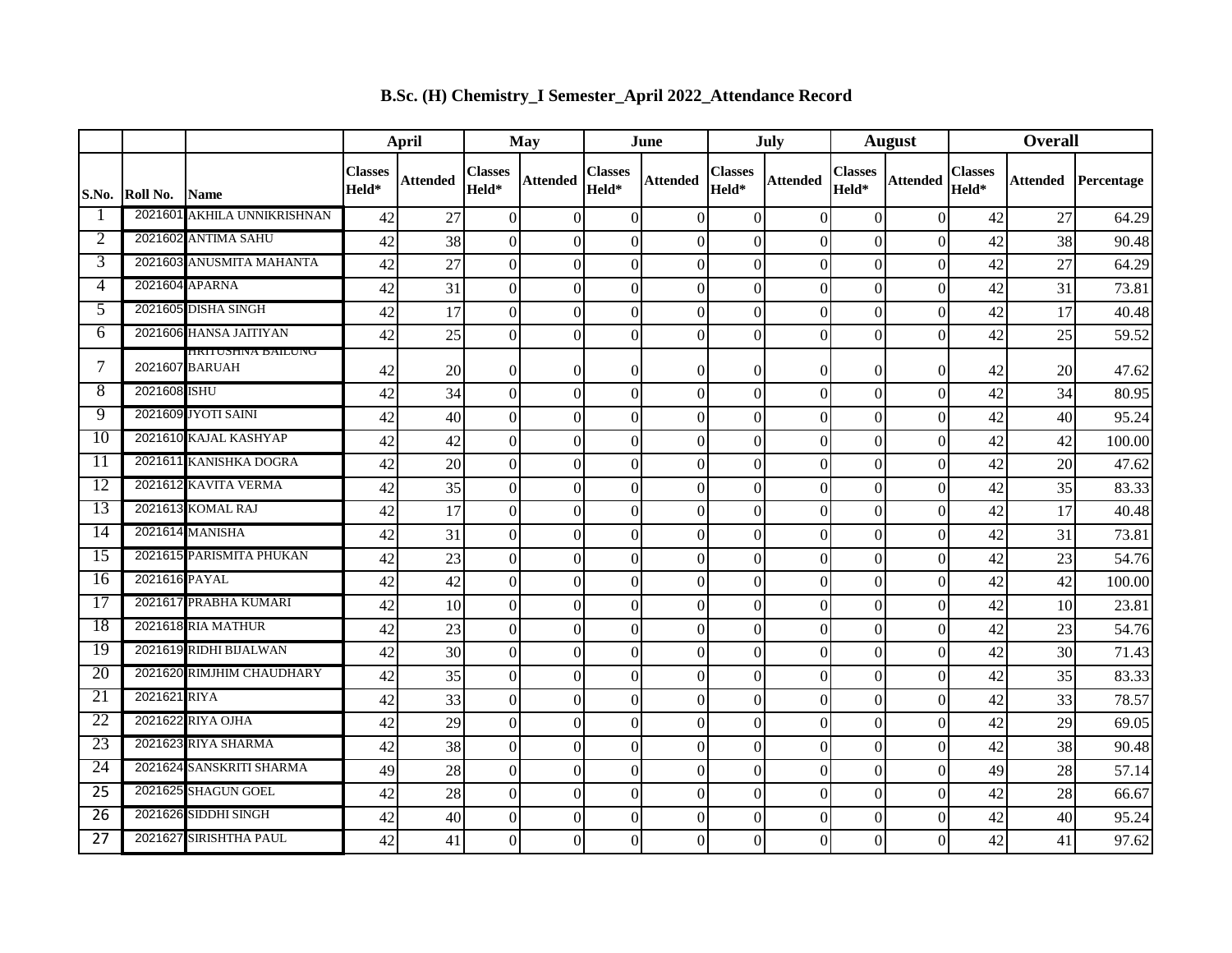| 28  | 2021628 SRISHTY KASHYAP | 261 |  |  |  |  | 42 | 26        | 61.90 |
|-----|-------------------------|-----|--|--|--|--|----|-----------|-------|
| 29  | 2021629 VAISHALI SINGH  | 261 |  |  |  |  | 42 | 26        | 61.90 |
| 30  | 2021630 VAISHNAVI       |     |  |  |  |  | 42 |           | 73.81 |
| 31  | 2021631 VARNIKA         |     |  |  |  |  | 42 |           | 40.48 |
| -32 | 2021632 VARSHA SINGH    | 261 |  |  |  |  | 42 | 26        | 61.90 |
| 33  | 2021533 VIBHUTI SHARMA  | 32  |  |  |  |  | 42 | 22<br>ے ر | 76.19 |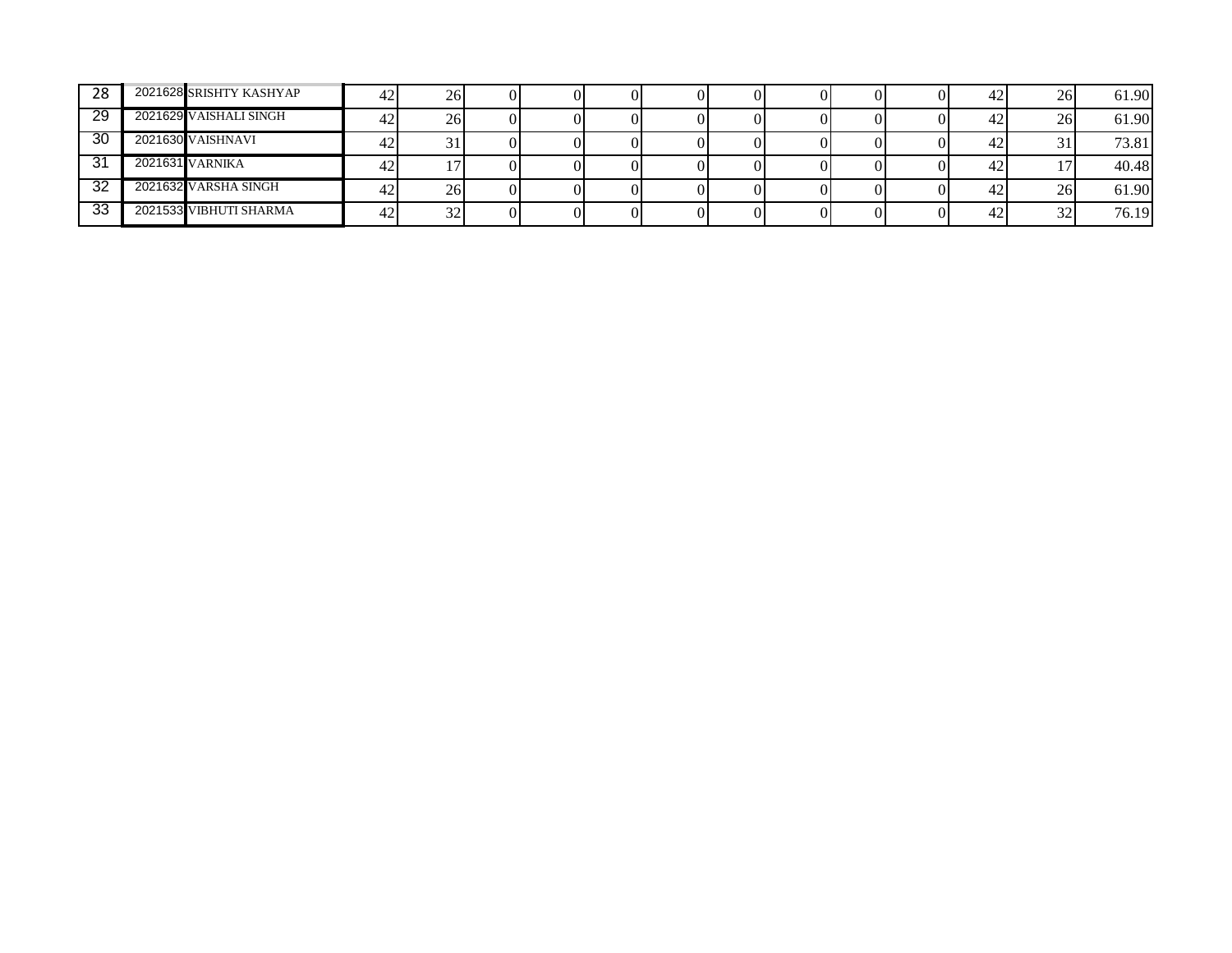|                |                |                           |                         | <b>January</b> |                         | February |                  | <b>March</b> |                         | April          |                         | May              |                  | <b>Overall</b> |            |  |
|----------------|----------------|---------------------------|-------------------------|----------------|-------------------------|----------|------------------|--------------|-------------------------|----------------|-------------------------|------------------|------------------|----------------|------------|--|
| S.No.          | Roll No.       | <b>Name</b>               | <b>Classes</b><br>Held* | Attended       | <b>Classes</b><br>Held* | Attended | Classes<br>Held* | Attended     | <b>Classes</b><br>Held* | Attended       | <b>Classes</b><br>Held* | Attended         | Classes<br>Held* | Attended       | Percentage |  |
| 1              | 2020601        | <b>AAKANKSHA</b>          | 120                     | 116            | 120                     | 114      | 98               | 93           | 91                      | 85             | $\overline{0}$          | $\theta$         | 429              | 408            | 95.10      |  |
| $\overline{2}$ | 2020602        | AARUDHI RAUTHAN           | 120                     | 102            | 120                     | 112      | 98               | 60           | 91                      | 63             | $\overline{0}$          | $\theta$         | 429              | 337            | 78.55      |  |
| 3              |                | 2020603 ANSHIKA SINGH     | 120                     | 104            | 120                     | 120      | 98               | 92           | 91                      | 86             | $\overline{0}$          | $\Omega$         | 429              | 402            | 93.71      |  |
| $\overline{4}$ |                | 2020604 BABITA            | 120                     | $\Omega$       | 120                     |          | 98               | $\Omega$     | 91                      | $\overline{0}$ | $\overline{0}$          | $\boldsymbol{0}$ | 429              |                | 0.23       |  |
| 5              |                | 2020605 CHAHAT SHARMA     | 125                     | 109            | 117                     | 92       | 103              | 82           | 92                      | 74             | $\overline{0}$          | $\boldsymbol{0}$ | 437              | 357            | 81.69      |  |
| 6              |                | 2020606 CHANCHAL CHANCHAL | 120                     | 105            | 120                     | 99       | 98               | 66           | 91                      | 75             | $\overline{0}$          | $\boldsymbol{0}$ | 429              | 345            | 80.42      |  |
| $\overline{7}$ |                | 2020607 CHESTHA           | 125                     | 123            | 117                     | 112      | 103              | 84           | 92                      | 81             | $\overline{0}$          | $\boldsymbol{0}$ | 437              | 400            | 91.53      |  |
| 8              |                | 2020608 DEEPTI ARYA       | 120                     | 63             | 120                     | 75       | 98               | 26           | 91                      | 49             | $\overline{0}$          | $\overline{0}$   | 429              | 213            | 49.65      |  |
| 9              |                | 2020609 DIMPLE VASWANI    | 125                     | 107            | 117                     | 108      | 103              | 89           | 92                      | 80             | $\overline{0}$          | $\overline{0}$   | 437              | 384            | 87.87      |  |
| 10             |                | 2020610 DIVYA RAGHAV      | 125                     | 109            | 117                     | 102      | 103              | 55           | 92                      | 62             | $\overline{0}$          | $\theta$         | 437              | 328            | 75.06      |  |
| 11             |                | 2020611 GEETANJALI        | 125                     | 106            | 117                     | 104      | 103              | 81           | 92                      | 63             | $\overline{0}$          | $\theta$         | 437              | 354            | 81.01      |  |
| 12             | 2020612 ISHIKA |                           | 120                     | 119            | 120                     | 117      | 98               | 75           | 91                      | 68             | $\overline{0}$          | $\boldsymbol{0}$ | 429              | 379            | 88.34      |  |
| 13             |                | 2020614 KIRAN YADAV       | 120                     | 113            | 120                     | 118      | 98               | 89           | 91                      | 79             | $\mathbf{0}$            | $\boldsymbol{0}$ | 429              | 399            | 93.01      |  |
| 14             |                | 2020615 KOMAL FAUJDAR     | 125                     | 96             | 117                     | 79       | 103              | 69           | 92                      | 60             | $\overline{0}$          | $\boldsymbol{0}$ | 437              | 304            | 69.57      |  |
| 15             |                | 2020616 KRITIKA SHARMA    | 125                     | 108            | 117                     | 78       | 103              | 64           | 92                      | 60             | $\overline{0}$          | $\theta$         | 437              | 310            | 70.94      |  |
| 16             |                | 2020617 MANVI BANGA       | 121                     | 121            | 130                     | 129      | 95               | 90           | 102                     | 64             | $\overline{0}$          | $\theta$         | 448              | 404            | 90.18      |  |
| 17             |                | 2020618 NEHA KUMARI       | 116                     | 116            | 120                     | 120      | 94               | 92           | 95                      | 85             | $\overline{0}$          | $\theta$         | 425              | 413            | 97.18      |  |
| 18             | 2020619 NIDHI  |                           | 116                     | 105            | 120                     | 99       | 94               | 90           | 95                      | 87             | $\overline{0}$          | $\boldsymbol{0}$ | 425              | 381            | 89.65      |  |
| 19             |                | 2020620 NITYA DALAL       | 121                     | 105            | 117                     | 81       | 99               | 56           | 96                      | 74             | $\overline{0}$          | $\theta$         | 433              | 316            | 72.98      |  |
| 20             |                | 2020621 PINKI VERMA       | 121                     | 120            | 117                     | 114      | 99               | 91           | 96                      | 76             | $\overline{0}$          | $\overline{0}$   | 433              | 401            | 92.61      |  |
| 21             |                | 2020622 PRANATI CHANDRA   | 121                     | 120            | 117                     | 117      | 99               | 96           | 96                      | 96             | $\overline{0}$          | $\overline{0}$   | 433              | 429            | 99.08      |  |
| 22             | 2020623 PRIYA  |                           | 116                     | 109            | 120                     | 107      | 94               | 81           | 95                      | 64             | $\overline{0}$          | $\overline{0}$   | 425              | 361            | 84.94      |  |
| 23             |                | 2020624 PRIYA RAJ KASHYAP | 116                     | 37             | 120                     | 22       | 94               | $\Omega$     | 95                      | $\Omega$       | $\overline{0}$          | $\theta$         | 425              | 59             | 13.88      |  |
| 24             |                | 2020625 PRIYA SINGH       | 116                     | 96             | 120                     | 119      | 94               | 86           | 95                      | 74             | $\overline{0}$          | $\boldsymbol{0}$ | 425              | 375            | 88.24      |  |
| 25             |                | 2020628 SONU YADAV        | 116                     | 116            | 120                     | 97       | 94               | 92           | 95                      | 78             | $\overline{0}$          | $\boldsymbol{0}$ | 425              | 383            | 90.12      |  |
| 26             |                | 2020629 TANISHA CHAUDHARY | 116                     | 111            | 120                     | 83       | 94               | 46           | 95                      | 73             | $\overline{0}$          | $\theta$         | 425              | 313            | 73.65      |  |
| 27             |                | 2020630 TANYA SRIVASTAVA  | 116                     | 105            | 120                     | 104      | 94               | 35           | 95                      | 48             | $\overline{0}$          | $\overline{0}$   | 425              | 292            | 68.71      |  |
| 28             |                | 2020631 VANDANA           | 121                     | 84             | 117                     | 71       | 99               | 54           | 96                      | 51             | $\overline{0}$          | $\theta$         | 433              | 260            | 60.05      |  |
| 29             | 2020632 POOJA  |                           | 121                     | 94             | 117                     | 87       | 99               | 66           | 96                      | 51             | $\overline{0}$          | $\theta$         | 433              | 298            | 68.82      |  |

**B.Sc. (H) Chemistry\_IV Semester\_April 2022\_Attendance Record**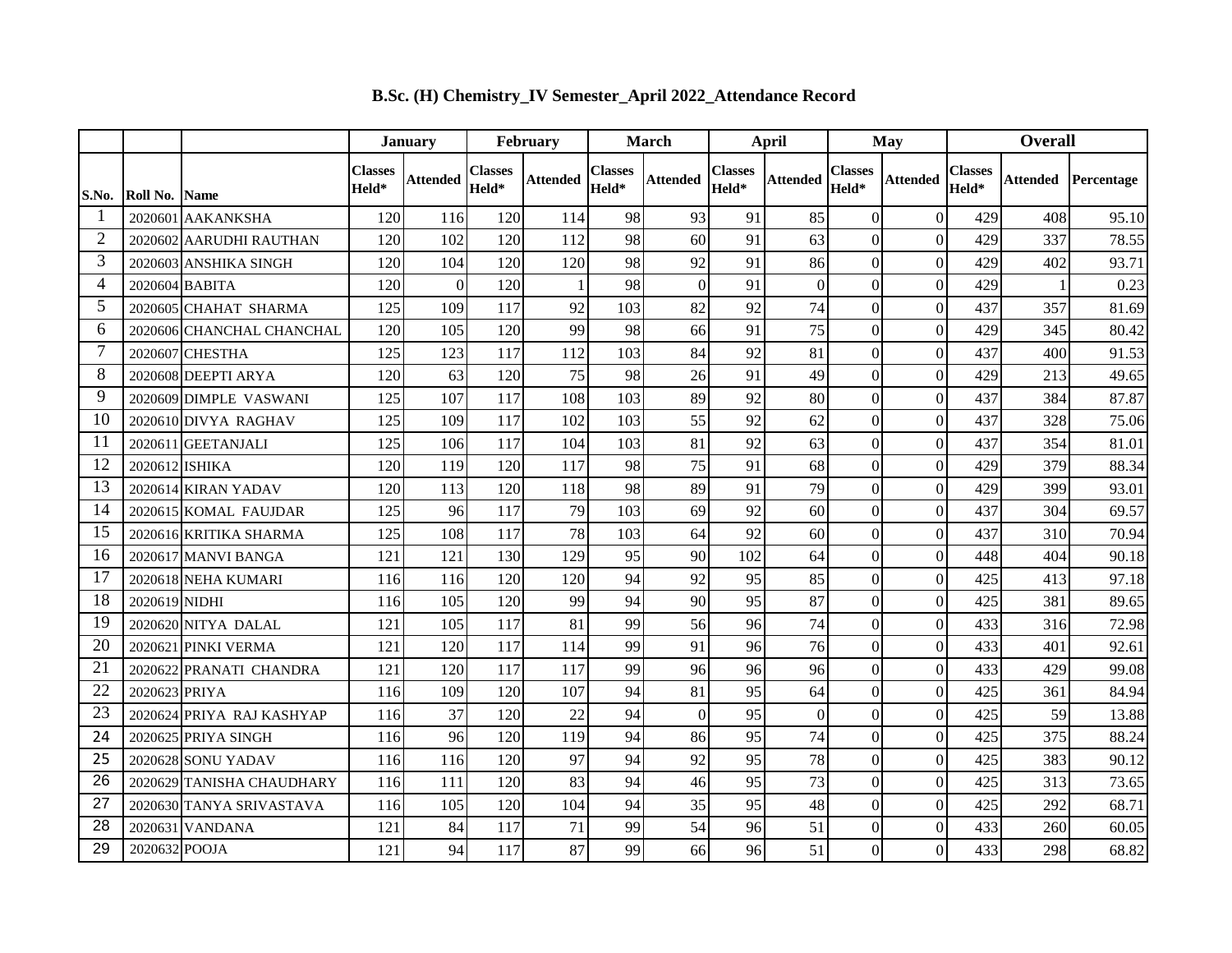| ົດດ<br>3 MONIKA<br>$\Delta$<br>381<br>- -<br>101<br>$\sim$ $\sim$<br>$\overline{89}$<br>OI.<br>Q/<br>.<br>℩≂<br>7 I I<br>10I<br>-JU<br>. ZU -<br>. TO.<br>. |
|-------------------------------------------------------------------------------------------------------------------------------------------------------------|
|-------------------------------------------------------------------------------------------------------------------------------------------------------------|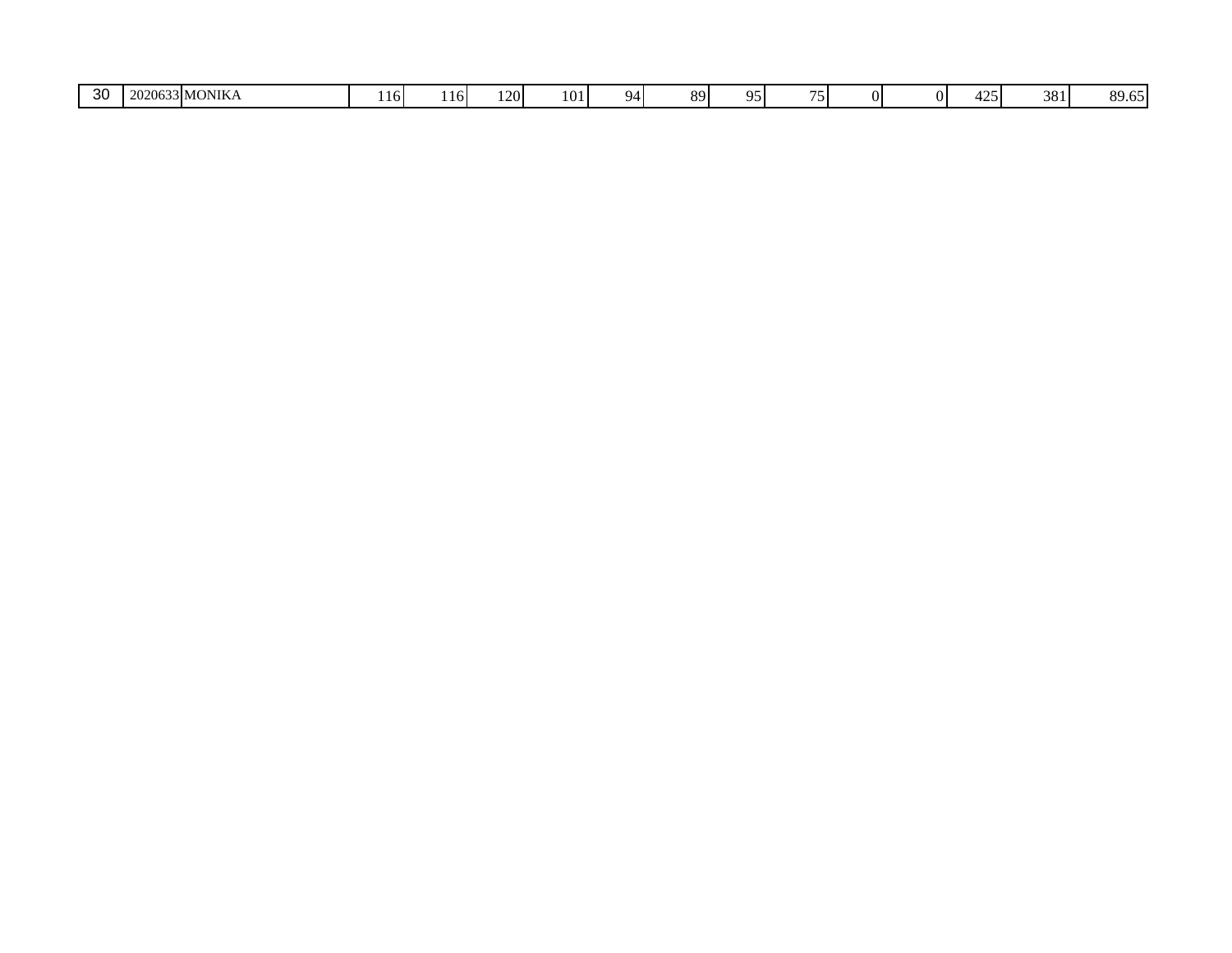|                 |                 |                                         |                         | <b>January</b>  |                         | February        |                         | <b>March</b>    |                         | <b>April</b>    |                         | <b>May</b>      | <b>Overall</b>          |                 |            |
|-----------------|-----------------|-----------------------------------------|-------------------------|-----------------|-------------------------|-----------------|-------------------------|-----------------|-------------------------|-----------------|-------------------------|-----------------|-------------------------|-----------------|------------|
| S.No.           | Roll No.        | <b>Name</b>                             | <b>Classes</b><br>Held* | <b>Attended</b> | <b>Classes</b><br>Held* | <b>Attended</b> | <b>Classes</b><br>Held* | <b>Attended</b> | <b>Classes</b><br>Held* | Attended        | <b>Classes</b><br>Held* | <b>Attended</b> | <b>Classes</b><br>Held* | Attended        | Percentage |
|                 | 2019601         | <b>AAKANSHA</b>                         |                         |                 |                         |                 |                         |                 |                         |                 |                         |                 |                         |                 |            |
| $\mathbf{1}$    |                 | <b>CHAUHAN</b>                          | 80                      | 35              | 102                     | 39              | 60                      | 36              | 51                      | 42              | $\overline{0}$          | $\Omega$        | 293                     | 152             | 51.88      |
| $\overline{2}$  |                 | $\overline{2019603}$ Akanksha singh (a) | 80                      | 8               | 102                     | 22              | 60                      | 16              | 46                      | 20              | $\overline{0}$          | $\overline{0}$  | 288                     | 66              | 22.92      |
| 3               |                 | 2019604 Anamika Pradhan                 | 80                      | 62              | 102                     | 76              | 60                      | 55              | 56                      | $\overline{50}$ | $\overline{0}$          | $\vert 0 \vert$ | 298                     | 243             | 81.54      |
| 4               |                 | 2019605 ANNU RANI                       | 80                      | 68              | 102                     | 61              | 60                      | 52              | 56                      | 46              | $\overline{0}$          | $\Omega$        | 298                     | 227             | 76.17      |
| 5               |                 | 2019606 ANTISHASHARM<br>A               | 80                      | 69              | 102                     | 92              | 60                      | 59              | 53                      | 51              | $\overline{0}$          | $\Omega$        | 295                     | 271             | 91.86      |
| 6               | 2019607 Arzoo   |                                         | 80                      | 74              | 102                     | 66              | 60                      | 53              | 50                      | 47              | $\overline{0}$          | $\overline{0}$  | 292                     | 240             | 82.19      |
| 7               |                 | 2019608 ISHA GAUTAM                     | 80                      | 68              | 102                     | 83              | 60                      | 53              | 48                      | 46              | $\overline{0}$          | $\vert 0 \vert$ | 290                     | 250             | 86.21      |
| 8               |                 | 2019609 JANVI DWIVEDI                   | 80                      | $\overline{75}$ | 102                     | 93              | 60                      | 56              | 54                      | 40              | $\overline{0}$          | $\overline{0}$  | 296                     | 264             | 89.19      |
| 9               |                 | 2019610 KiranSuthar                     | 80                      | 67              | 102                     | 49              | 60                      | 34              | 47                      | 35              | $\overline{0}$          | $\Omega$        | 289                     | 185             | 64.01      |
| 10              |                 | 2019611 Kriti Kumari                    | 80                      | 19              | 102                     | 26              | 60                      | 11              | 46                      | 12              | $\overline{0}$          | $\Omega$        | 288                     | 68              | 23.61      |
| 11              |                 | 2019612 MADHAVI<br><b>CHAUHAN</b>       | 80                      | 69              | 102                     | 82              | 60                      | 44              | 55                      | 37              | $\overline{0}$          | $\Omega$        | 297                     | 232             | 78.11      |
| 12              |                 | 2019613 MAHIMA<br><b>CHOUDHARY</b>      | 80                      | 30              | 102                     | 54              | 60                      | 45              | 54                      | 31              | $\Omega$                | $\Omega$        | 296                     | 160             | 54.05      |
| 13              | 2019614         | <b>MANDIRA REANG</b>                    | 80                      | 43              | 102                     | 6               | 60                      | 16              | 48                      | 23              | $\overline{0}$          | $\overline{0}$  | 290                     | 88              | 30.34      |
| 14              |                 | 2019615 MINAM PEYANG                    | 80                      | 15              | 102                     | $\mathbf{1}$    | 60                      | 16              | $\overline{50}$         | $\overline{20}$ | $\overline{0}$          | $\vert 0 \vert$ | 292                     | $\overline{52}$ | 17.81      |
| 15              |                 | 2019616 MITALI PANT                     | 80                      | 30              | 98                      | 35              | 48                      | 28              | 54                      | 29              | $\Omega$                | $\Omega$        | 280                     | 122             | 43.57      |
| 16              |                 | 2019617 MONICA MONA                     | 80                      | $\overline{9}$  | 98                      | 10              | 48                      | 6               | 46                      | 20              | $\overline{0}$          | $\overline{0}$  | 272                     | 45              | 16.54      |
| 17              | 2019618 NEHA    |                                         | 80                      | 23              | 98                      | 38              | 48                      | 22              | 54                      | $\overline{37}$ | $\overline{0}$          | $\overline{0}$  | 280                     | 120             | 42.86      |
| $\overline{18}$ | 2019620 Pratima |                                         | $\overline{80}$         | 35              | 98                      | 34              | 48                      | $\overline{19}$ | $\overline{54}$         | $\overline{20}$ | $\overline{0}$          | $\overline{0}$  | 280                     | 108             | 38.57      |
| 19              | 2019621 Priya   |                                         | 80                      | $\Omega$        | 98                      | $\overline{0}$  | 48                      |                 | 46                      | 30 <sup>1</sup> | $\overline{0}$          | $\vert 0 \vert$ | 272                     | 31              | 11.40      |
| 20              |                 | 2019623 RIMPLE RANI                     | 80                      | $\Omega$        | 98                      | $\overline{4}$  | 48                      | 15              | 52                      | 24              | $\overline{0}$          | $\Omega$        | 278                     | 43              | 15.47      |
| 21              |                 | 2019624 RUPA YADAV                      | 80                      | 63              | 98                      | 65              | 48                      | 47              | 64                      | 64              | $\overline{0}$          | $\vert 0 \vert$ | 290                     | 239             | 82.41      |
| 22              |                 | 2019626 SHIVANI                         | 80                      | $\overline{75}$ | 98                      | 89              | 48                      | 38              | 60                      | 50              | $\overline{0}$          | $\vert 0 \vert$ | 286                     | 252             | 88.11      |
| 23              | 2019627 Silky   |                                         | 80                      | 70              | 98                      | 70              | 48                      | 38              | 60                      | $\overline{51}$ | $\overline{0}$          | $\overline{0}$  | 286                     | 229             | 80.07      |
| $\overline{24}$ |                 | 2019628 Sonu kumari                     | 80                      | 55              | 98                      | 32              | 48                      | 22              | 61                      | 28              | $\overline{0}$          | $\overline{0}$  | 287                     | 137             | 47.74      |

**B.Sc. (H) Chemistry\_VI Semester\_April 2022\_Attendance Record**